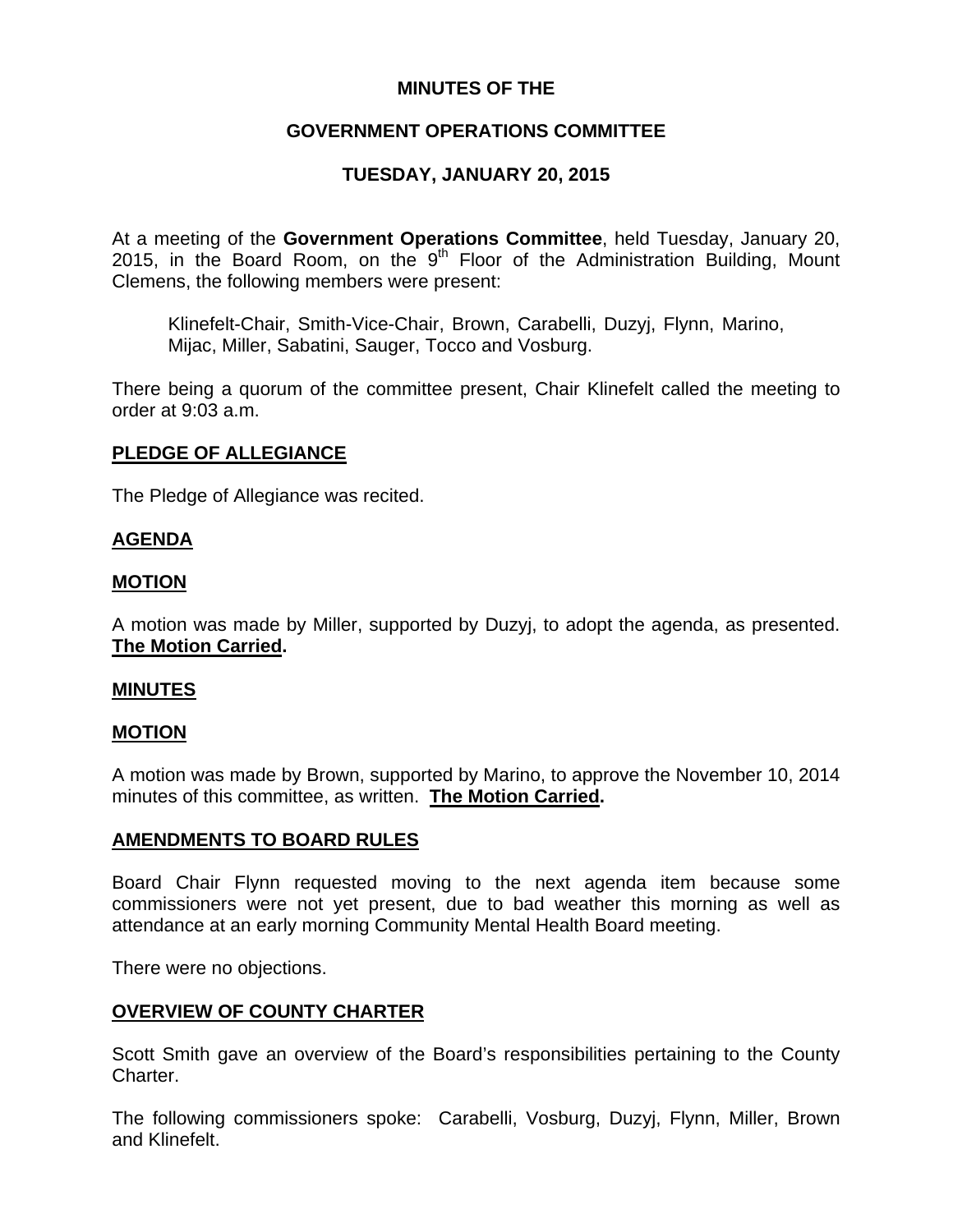## **AMENDMENTS TO BOARD RULES**

Chair Klinefelt explained that she will take each proposed amendment separately.

### **Various Formatting and Structural Changes**

### **COMMITTEE RECOMMENDATION – MOTION**

A motion was made by Brown, supported by Vosburg, to recommend that the Board of Commissioners amend the 2015-16 Board Rules and approve various formatting and structural changes as necessary; further, a copy of this Board of Commissioners' action is directed to be delivered forthwith to the Office of the County Executive. **THE MOTION CARRIED.** 

### **Modification of Rule 11.A. – Amending the Rules**

#### **COMMITTEE RECOMMENDATION – MOTION**

A motion was made by Marino, supported by Brown, to recommend that the Board of Commissioners approve an amendment to the 2015-16 Board Rules, Rule 11.A., to read: The Board may amend the Rules following recommendation from the Government Operations Committee and by a two-thirds vote of the commissioners serving; further, a copy of this Board of Commissioners' action is directed to be delivered forthwith to the Office of the County Executive.

The following commissioner spoke: Duzyj.

Chair Klinefelt called for a vote on the motion and **THE MOTION CARRIED WITH DUZYJ VOTING "NO."**

#### **Modifications to Rule 2.A.5./5.A.6.**

#### **COMMITTEE RECOMMENDATION – MOTION**

A motion was made by Duzyj, supported by Brown, to recommend that the Board of Commissioners approve an amendment to the 2015-16 Board Rules: Rule 2.A.5. to replace 5.A.6. which reads: To allow Chairperson to submit committee assignments, listing the members of each committee and the chairperson and vice-chairperson of each committee, for approval by a majority vote of commissioners at the first meeting and not the second meeting of the odd-numbered year; further, a copy of this Board of Commissioners' action is directed to be delivered forthwith to the Office of the County Executive. **THE MOTION CARRIED.**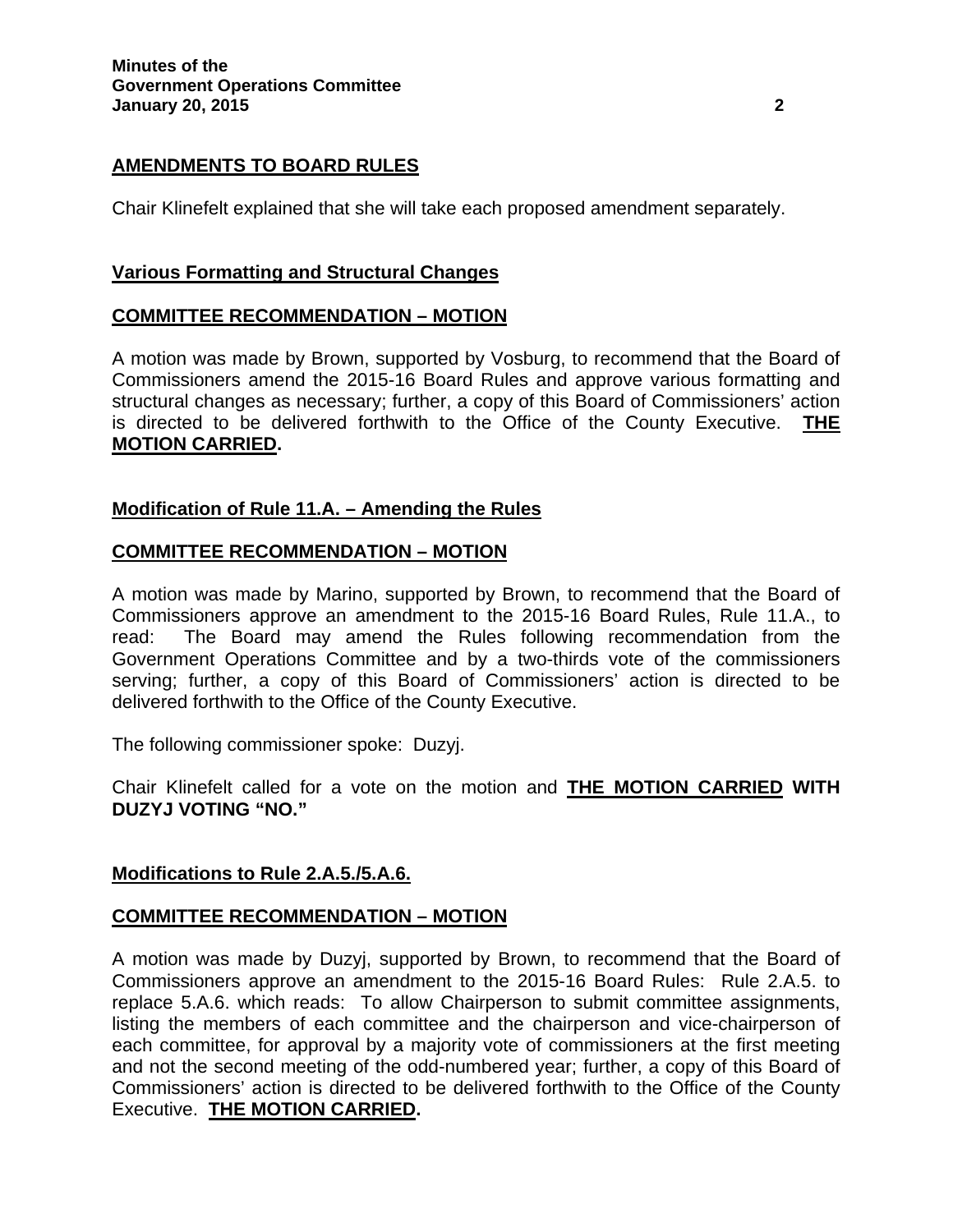#### **Deletion of Rule 8.G.4.**

#### **COMMITTEE RECOMMENDATION – MOTION**

A motion was made by Marino, supported by Flynn, to recommend that the Board of Commissioners approve an amendment to the 2015-16 Board Rules and delete 8.G.4.: To lay on the table for subsequent consideration at the same meeting; further, a copy of this Board of Commissioners' action is directed to be delivered forthwith to the Office of the County Executive. **THE MOTION CARRIED.**

#### **Addition of Rule 8.H.**

#### **COMMITTEE RECOMMENDATION – MOTION**

A motion was made by Miller, supported by Mijac, to recommend that the Board of Commissioners approve an amendment to the 2015-16 Board Rules, 8.H., to add another exception "(iv) to call the question" for motion discussions; further, a copy of this Board of Commissioners' action is directed to be delivered forthwith to the Office of the County Executive. **THE MOTION CARRIED.**

After brief discussion regarding the inclusion of Roberts Rules of Order, Chair Klinefelt said she will add that discussion at the end of the amendments.

#### **Modification to Rule 15.A.**

Proposed modification: The vote on all motions, except for a (i) motion to adjourn, (ii) motion to receive and file, or (iii) motion to approve the minutes, shall be by "yes" and "no" and will be a roll call vote so that the vote of each Commissioner is recorded.

No action was taken.

#### **Modification to Rule 16.A.7.**

Proposed modification: Remove public participation provisions from Rule 16.

No action was taken.

#### **Modification to Rule 16.A.12.**

#### **COMMITTEE RECOMMENDATION – MOTION**

A motion was made by Flynn, supported by Marino, to recommend that the Board of Commissioners approve an amendment to the 2015-16 Board Rules and add Rule 21 to read: To enhance public participation provisions for Commissioners; further, a copy of this Board of Commissioners' action is directed to be delivered forthwith to the Office of the County Executive.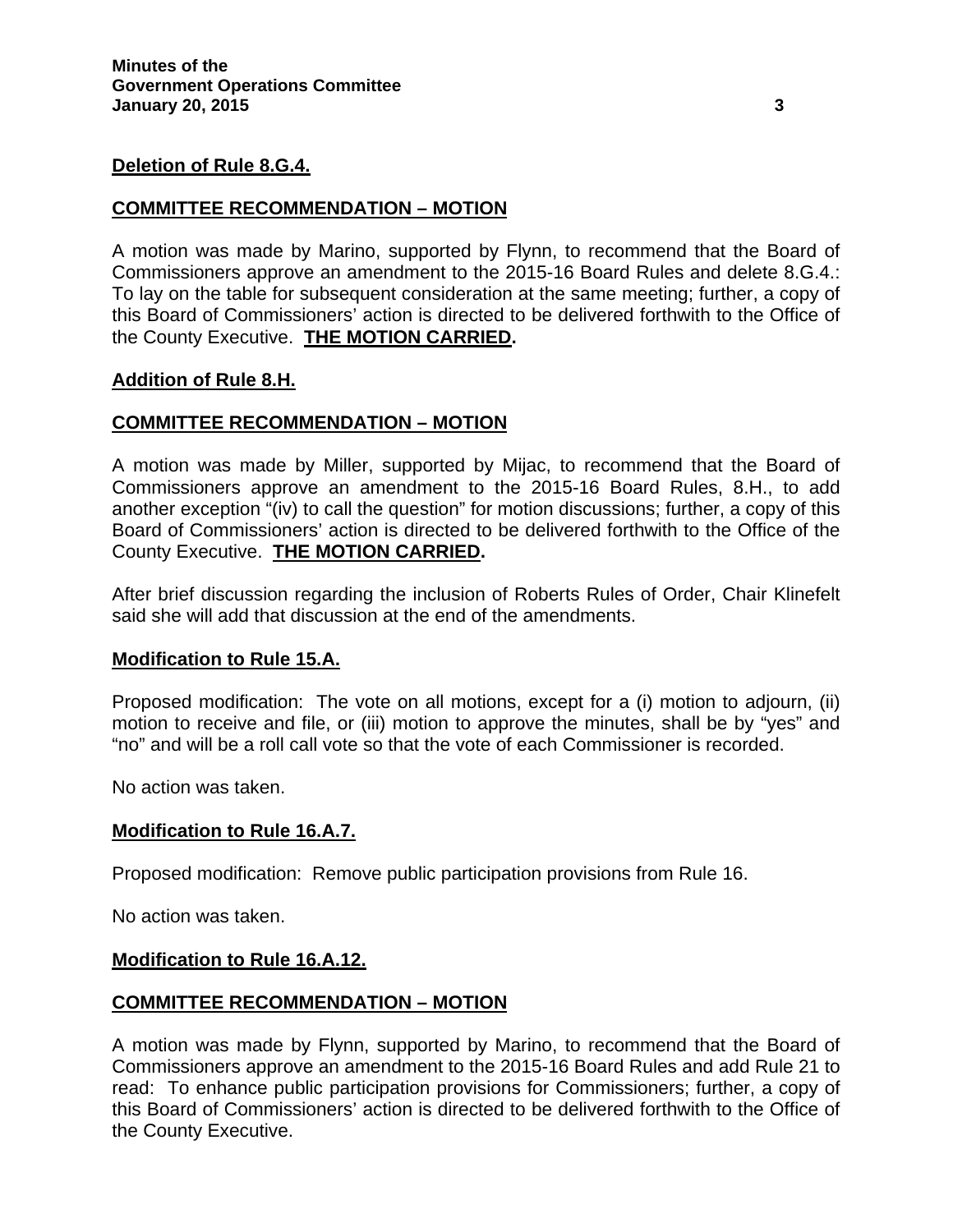#### **Minutes of the Government Operations Committee January 20, 2015 4**

The following commissioners spoke: Carabelli, Sabatini, Miller, Brown, Duzyj, Tocco and Marino.

Chair Klinefelt called for a vote on the motion and **THE MOTION CARRIED**.

## **Change Minute Time for Public Participation**

#### **COMMITTEE RECOMMENDATION – MOTION**

A motion was made by Carabelli, supported by Smith, to amend the time for public participation from five to three minutes.

The following commissioners spoke: Mijac, Sabatini, Marino, Duzyj and Klinefelt.

Chair Klinefelt called for a vote on the motion and **The Motion was Defeated.** 

#### **Modification to First Public Participation on Agendas**

#### **COMMITTEE RECOMMENDATION – MOTION**

A motion was made by Sabatini, supported by Marino, to include "on agenda items only" to the language for the first public participation listed on all agendas.

The following commissioners spoke: Miller and Marino.

Chair Klinefelt indicated that the wording for the first public participation already includes that language.

Commissioners Sabatini and Marino withdrew their motion.

The following commissioners spoke: Flynn, Carabelli, Brown and Tocco.

#### **Addition of Rule 20.C.**

#### **COMMITTEE RECOMMENDATION – MOTION**

A motion was made by Miller, supported by Marino, to recommend that the Board of Commissioners approve an amendment to the 2015-16 Board Rules and add Rule 20.C. to read: The workgroup shall report to the Board regarding any recommendations of the workgroup; further, a copy of this Board of Commissioners' action is directed to be delivered forthwith to the Office of the County Executive. **THE MOTION CARRIED.**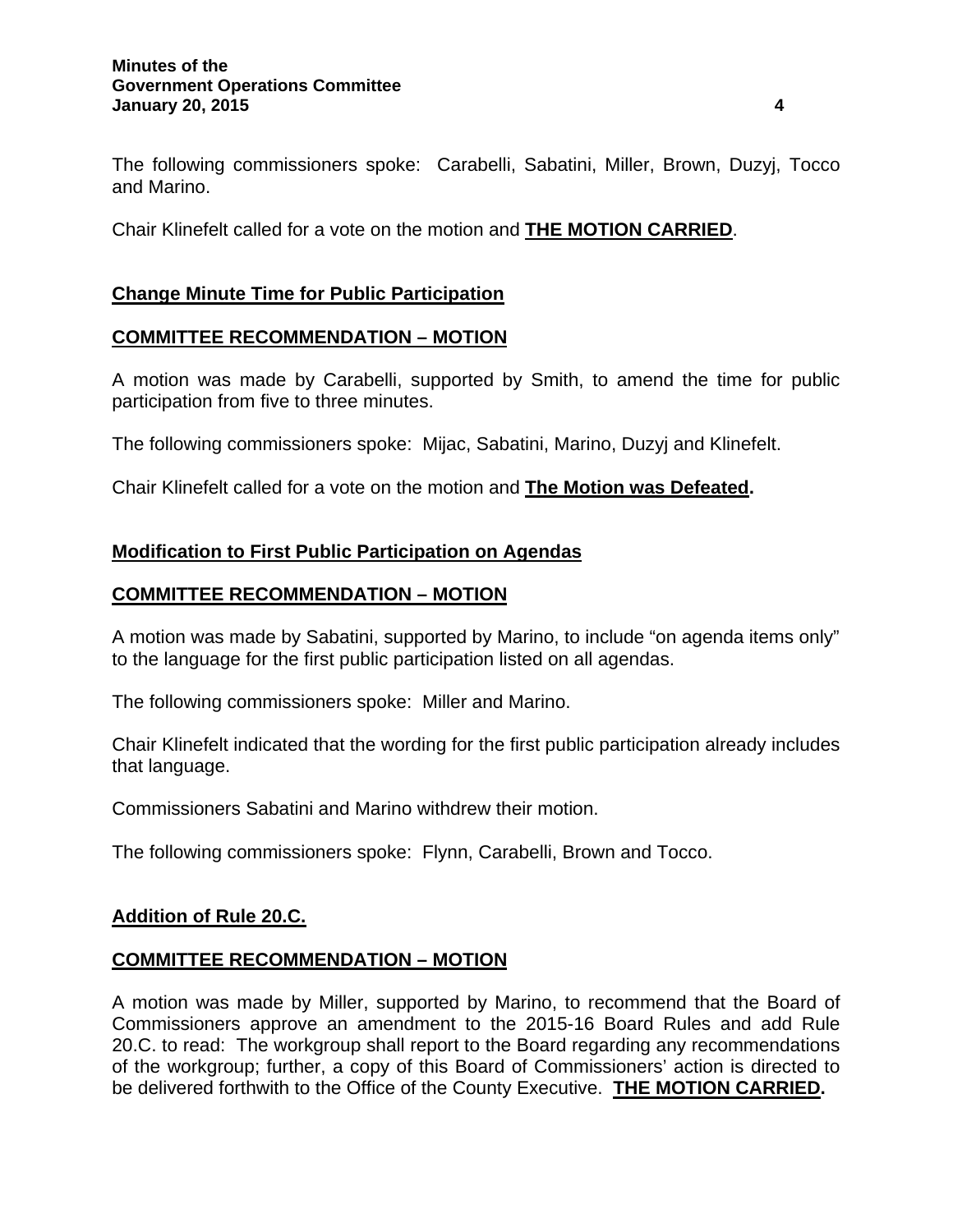### **Addition of Rules 16.B. and 16.C.**

#### **COMMITTEE RECOMMENDATION – MOTION**

A motion was made by Miller, supported by Marino, to recommend that the Board of Commissioners approve an amendment to the 2015-16 Board Rules and add Rule 16.B. to read: By motion, the Board may approve an agenda in a different order when doing so is deemed by the Board to be necessary or appropriate to ensure the orderly flow of the meeting, in the interests to those attending the meeting, to accommodate those present to address particular issues, to accommodate the request of a Commissioner who needs to leave to attend to other business, or for other reasons stated, and add Rule 16.C. to read: Except when a different time is needed and provided for by motion as explained in the preceding paragraph, closed sessions should normally occur at the end of the meeting and, prior to entering into a closed session the Chairperson should state whether or not action is anticipated after the closed session; further, a copy of this Board of Commissioners' action is directed to be delivered forthwith to the Office of the County Executive. **THE MOTION CARRIED.**

#### **Attachment of Charter**

Chair Klinefelt stated that committee was provided a revised document pertaining to the Charter that would be attached to the Rules.

## **COMMITTEE RECOMMENDATION – MOTION**

A motion was made by Miller, supported by Flynn, to recommend that the Board of Commissioners approve the revised document titled "Charter Sections Imposing Time Limits for the Board of Commissioners" as an attachment to the 2015-16 Board Rules; further, a copy of this Board of Commissioners' action is directed to be delivered forthwith to the Office of the County Executive. **THE MOTION CARRIED.**

#### **Addition of Roberts Rules**

Chair Klinefelt said she will defer to Independent Counsel on where the notation of Roberts Rules should be included in the Rules.

Commissioner Carabelli requested that this be considered at the next meeting and appropriate language for including and/or justification for not including be provided.

#### **EXECUTIVE SESSION TO DISCUSS PENDING LITIGATION**

#### **MOTION**

A motion was made by Sabatini, supported by Duzyj, to enter into Executive Session for the purpose of discussing pending litigation.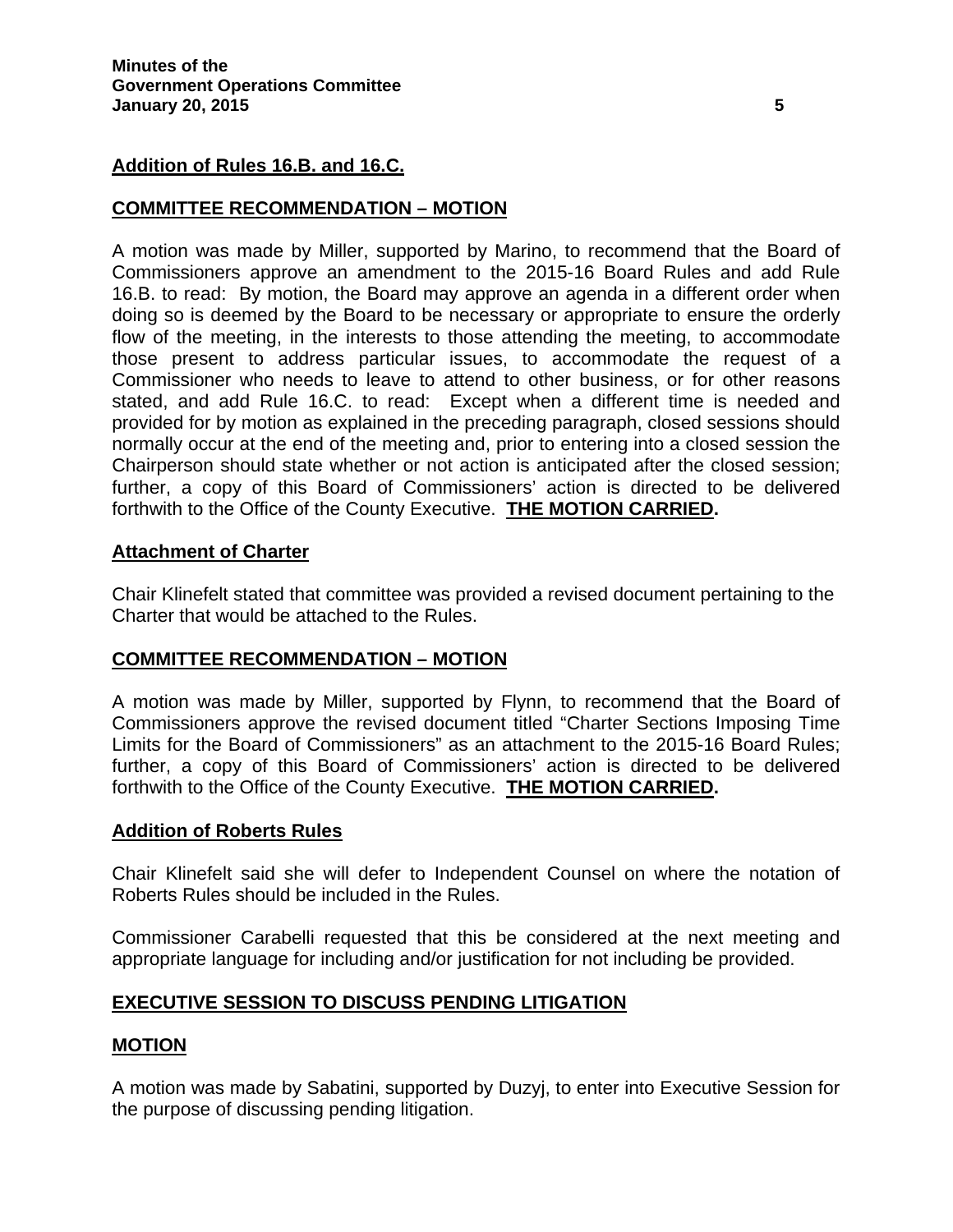A roll call vote was taken as follows:

Voting Yes were Brown, Carabelli, Duzyj, Flynn, Klinefelt, Marino, Mijac, Miller, Sabatini, Smith and Tocco. There were 11 "Yes" votes.

#### **The Motion Carried.**

In accordance with the motion, committee entered Executive Session at 10:27 a.m., with it concluding at 10:59 a.m.

## **CORPORATION COUNSEL MONTHLY REPORT**

#### **MOTION**

A motion was made by Duzyj, supported by Marino, to receive and file the monthly report submitted by Corporation Counsel.

Chair Klinefelt noted that all future Corporation Counsel reports will be discussed in Executive Session and will no longer be public documents.

Chair Klinefelt called for a vote on the motion and **The Motion Carried.** 

## **RECOMMENDATIONS FROM CORPORATION COUNSEL**

#### **MOTION**

A motion was made by Duzyj, supported by Carabelli, to forward to the Finance Committee a recommendation to concur in the recommendation of Corporation Counsel concerning the following cases: a) Darren Clay vs. James Randlett and County of Macomb; b) Roderick Murriel vs. James Randlett and County of Macomb and c) Allen Pettygrue vs. County of Macomb, et al. **The Motion Carried.**

#### **APPOINTMENT OF LAW FIRM**

#### **COMMITTEE RECOMMENDATION – MOTION**

A motion was made by Brown, supported by Smith, to recommend that the Board of Commissioners approve the appointment of Kitch, Drutches, Wagner, Valitutti and Sherbrook to represent Macomb County in the litigation entitled John Griener v Macomb County, US District Court Case #2:14-cv-13979, Honorable Matthew F. Leitman, presiding; further, a copy of this Board of Commissioners' action is directed to be delivered forthwith to the Office of the County Executive. **THE MOTION CARRIED.**